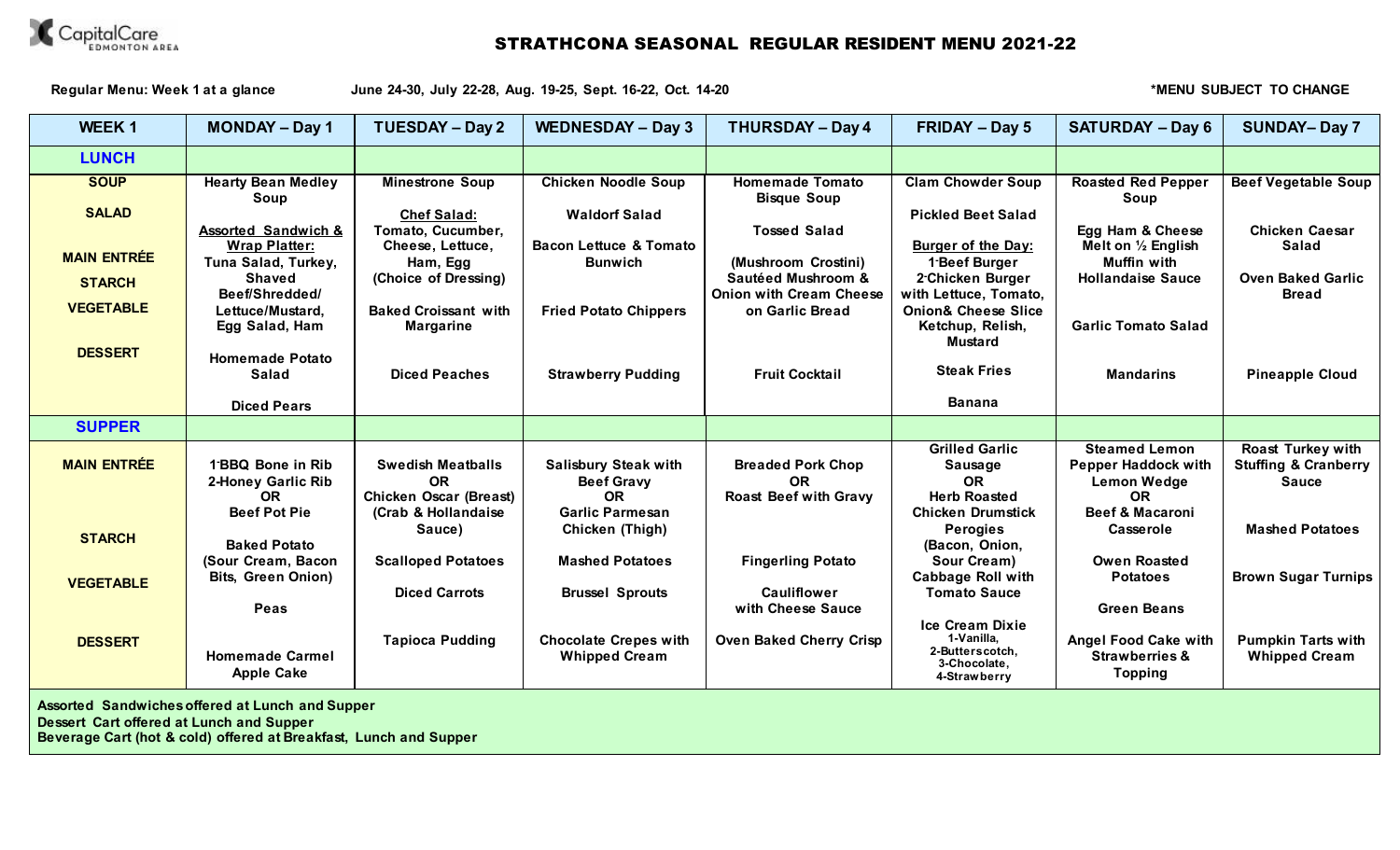

Regular Menu: Week 2 at a glance **July 1-7, July 22-28, Aug. 19-25, Sept. 16-22, Oct. 14-20 \*MENU SUBJECT TO CHANGE** 

| <b>WEEK 2</b>                                          | <b>MONDAY - Day 8</b>                           | <b>TUESDAY - Day 9</b>                                 | <b>WEDNESDAY - Day 10</b>                               | <b>THURSDAY - Day 11</b>                                       | FRIDAY - Day 12                                                    | <b>SATURDAY - Day 13</b>                               | <b>SUNDAY-Day 14</b>                    |  |
|--------------------------------------------------------|-------------------------------------------------|--------------------------------------------------------|---------------------------------------------------------|----------------------------------------------------------------|--------------------------------------------------------------------|--------------------------------------------------------|-----------------------------------------|--|
| <b>LUNCH</b>                                           |                                                 |                                                        |                                                         |                                                                |                                                                    |                                                        |                                         |  |
| <b>SOUP</b>                                            | <b>Irish Potato Chowder</b><br>Soup             | <b>Mulligatawny Soup</b>                               | <b>Borscht Soup</b>                                     | Navy Bean Soup                                                 | <b>Vegetable Soup</b>                                              | <b>Chicken Mushroom</b><br>Soup                        | <b>Beef Barley Soup</b>                 |  |
| <b>SALAD</b>                                           |                                                 | <b>Mexican Salad</b>                                   | <b>BLT Salad</b>                                        | <b>Salinas Salad</b>                                           | <b>Creamy Coleslaw</b>                                             | <b>Mixed Greens</b>                                    | <b>Tossed Salad</b>                     |  |
| <b>MAIN ENTRÉE</b>                                     | <b>Baby Shrimp Salad</b>                        | <b>Taco Bake</b>                                       | <b>Beef Dip Sandwich</b>                                | <b>Grilled Pork Sausage</b>                                    | Homemade                                                           | <b>Ruben Sandwich</b>                                  | Lazy Cabbage Rolls                      |  |
| <b>STARCH</b>                                          | <b>Cheese Tea Biscuit</b>                       | (Salsa & Sour Cream)                                   | with Au Jus                                             |                                                                | Fish & Chips                                                       |                                                        |                                         |  |
| <b>VEGETABLE</b>                                       |                                                 |                                                        |                                                         | <b>Potato Pancake</b><br>with Sour Cream                       | <b>Tartar Sauce</b><br><b>Lemon Wedge</b>                          | <b>Gourmet Onion Rings</b><br><b>Dill Pickle Spear</b> | <b>Oven Baked</b><br>Croissant          |  |
| <b>DESSERT</b>                                         | <b>Mandarin Orange</b><br><b>Sections</b>       | Jell-O                                                 | <b>Vanilla Pudding</b>                                  | <b>Banana</b>                                                  | <b>Steak Fries</b><br>Ketchup                                      | <b>Diced Pears</b>                                     | <b>Fruit Cocktail</b>                   |  |
|                                                        |                                                 |                                                        |                                                         |                                                                | <b>Diced Peaches</b>                                               |                                                        |                                         |  |
| <b>SUPPER</b>                                          |                                                 |                                                        |                                                         |                                                                |                                                                    |                                                        |                                         |  |
| <b>MAIN ENTRÉE</b>                                     | <b>Chicken Picatta</b><br>(Breast)<br><b>OR</b> | <b>Crispy Chicken</b><br><b>Drumstick</b><br><b>OR</b> | 1-Sweet & Sour Pork<br><b>Bites</b>                     | 1-Spaghetti & Meat Sauce<br>2-Spaghetti Meatballs<br><b>OR</b> | <b>Roasted Chicken</b><br>Thigh with Mushroom<br>Sauce on the side | <b>Homemade Beef Stew</b><br><b>OR</b>                 | <b>Festival Baked Ham</b><br><b>OR</b>  |  |
|                                                        | <b>South Style Pork</b><br>(Gravy on the Side)  | <b>Liver &amp; Onions</b>                              | <b>2-Honey Garlic Pork</b><br><b>Bites</b><br><b>OR</b> | <b>Lemon Lime Chicken</b><br>(Drumstick)                       | <b>OR</b><br>Cabbage, Noodles &                                    | <b>Octoberfest Sausage</b><br>with Mustard             | <b>Asian Glazed Salmon</b>              |  |
| <b>STARCH</b>                                          | <b>Scalloped Potatoes</b>                       | <b>Mashed Potato</b>                                   | <b>Baked Sole Filet with</b><br><b>Lemon Wedge</b>      | <b>Oven Baked Garlic Bread</b>                                 | Sausage                                                            | <b>Brioche Dinner Bun</b><br>with Margarine            | <b>Cheesy Mashed</b><br><b>Potatoes</b> |  |
| <b>VEGETABLE</b>                                       | <b>Baked Squash</b>                             | <b>Creamed Corn</b>                                    | <b>Steamed Rice</b>                                     | <b>Broccoli</b>                                                | <b>Mashed Potatoes</b><br><b>Green Beans with</b>                  | <b>Sunrise Mix Vegetable</b>                           | <b>Crinkle Cut Carrots</b><br>with Dill |  |
|                                                        |                                                 |                                                        | <b>Cauliflower</b>                                      | <b>Creamy Cheesecake</b>                                       | <b>Sautéed Onions</b>                                              | <b>Oven Baked</b>                                      | <b>Steamed Bread</b>                    |  |
| <b>DESSERT</b>                                         | <b>Swiss Mocha Pudding</b>                      | <b>Apple Caramel Tart</b><br>with Ice Cream            | <b>Lemon Cream Cake</b>                                 | 1-Blueberry 2-Cherry<br>3-Strawberry                           | <b>Tiramisu Mousse</b>                                             | <b>Apple Crisp</b>                                     | <b>Pudding</b><br>with Vanilla Sauce    |  |
| <b>Assorted Sandwiches offered at Lunch and Supper</b> |                                                 |                                                        |                                                         |                                                                |                                                                    |                                                        |                                         |  |

**Dessert Cart offered at Lunch and Supper**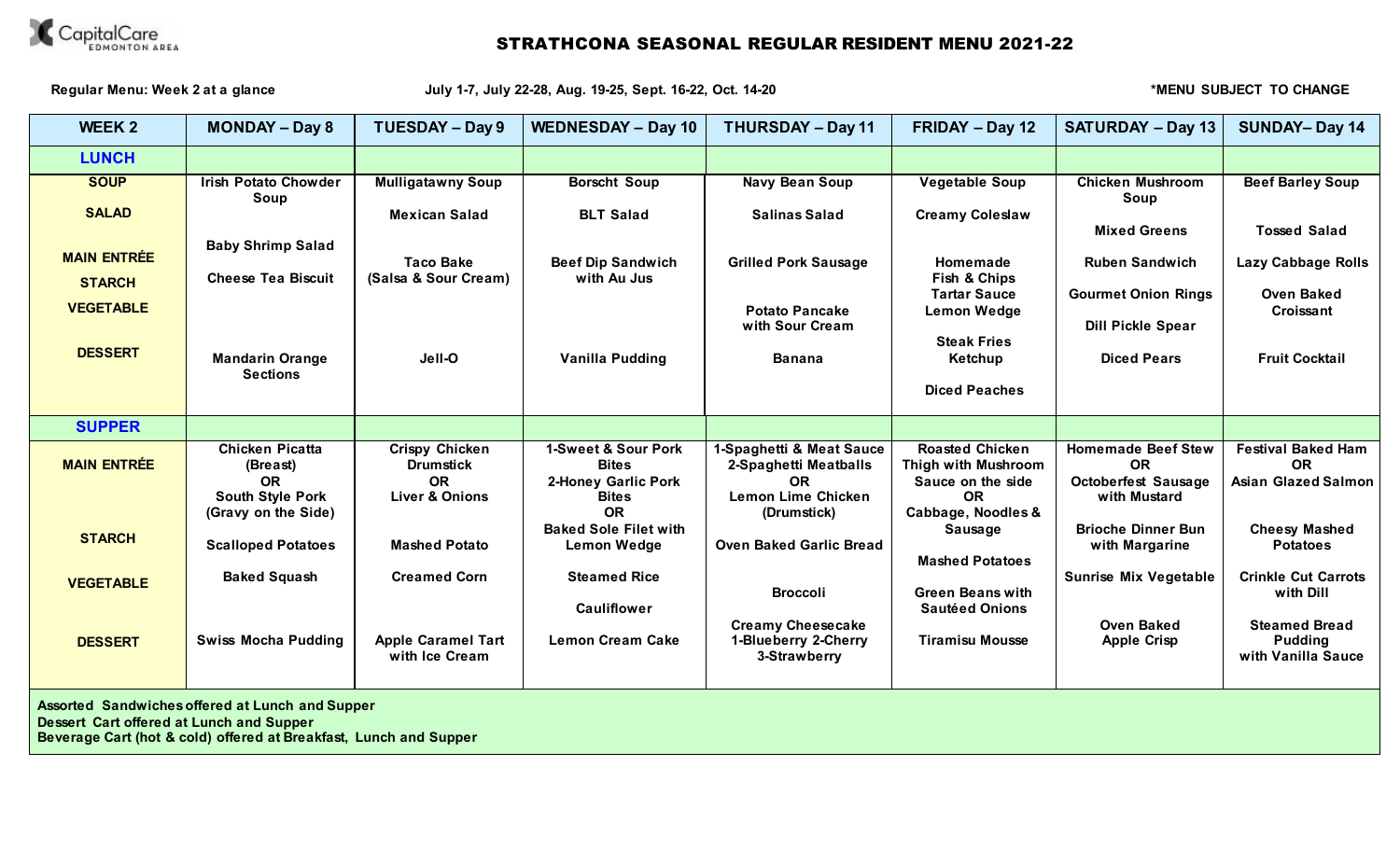

Regular Menu: Week 3 at a glance **State 10-16, July 8-14, Aug. 5-11, Sept. 2-8, Sept. 30 - Oct. 6, Oct. 28 - Nov. 3** *\*MENU SUBJECT TO CHANGE* 

| WEEK 3                                                  | <b>MONDAY - Day 15</b>                                                                            | <b>TUESDAY - Day 16</b>                                                                                                                         | <b>WEDNESDAY - Day 17</b>                                                                        | <b>THURSDAY - Day 18</b>                                                                                                    | FRIDAY - Day 19                                                                                       | <b>SATURDAY - Day 20</b>                                                              | <b>SUNDAY-Day 21</b>                                                                                        |
|---------------------------------------------------------|---------------------------------------------------------------------------------------------------|-------------------------------------------------------------------------------------------------------------------------------------------------|--------------------------------------------------------------------------------------------------|-----------------------------------------------------------------------------------------------------------------------------|-------------------------------------------------------------------------------------------------------|---------------------------------------------------------------------------------------|-------------------------------------------------------------------------------------------------------------|
| <b>LUNCH</b>                                            |                                                                                                   |                                                                                                                                                 |                                                                                                  |                                                                                                                             |                                                                                                       |                                                                                       |                                                                                                             |
| <b>SOUP</b><br><b>SALAD</b>                             | <b>Cream of Mushroom</b><br>Soup                                                                  | <b>Split Pea Soup</b>                                                                                                                           | <b>Cabbage Roll Soup</b>                                                                         | <b>Cream of Carrot Soup</b>                                                                                                 | <b>Wonton Soup</b>                                                                                    | <b>Harvest Vegetable</b><br>Soup                                                      | <b>Cream of Tomato</b><br>Soup                                                                              |
| <b>MAIN ENTRÉE</b><br><b>STARCH</b><br><b>VEGETABLE</b> | <b>Tossed Greens</b><br><b>Baked Crab Macaroni</b><br>& Cheese                                    | <b>Taco Salad:</b><br><b>Taco Chips, Ground</b><br>Beef, Cheddar<br>Cheese, Tomato,<br>Lettuce, Cucumber,<br>Green Onion,<br>Salsa & Sour Cream | 1-Chicken Melt<br>2-Tuna Melt<br>3-Crab Melt<br><b>Pineapple Coleslaw</b>                        | <b>Cold Plate:</b><br><b>Ham Slice</b><br><b>Cheddar Cheese Slice</b><br><b>Potato Salad</b><br><b>Oven Baked Croissant</b> | 1 - Chicken Fried Rice<br>2 - Shrimp Fried Rice<br><b>Pork Spring Roll</b><br>with Plum Sauce         | <b>Bangers</b><br>(Beef Sausage)<br><b>Mashed Potato</b><br><b>Mushy English Peas</b> | <b>Tossed Salad</b><br><b>Grilled Cheese</b><br>Sandwich<br><b>Pickle Spear</b>                             |
| <b>DESSERT</b>                                          | <b>Butterscotch Pudding</b>                                                                       | <b>Diced Pears</b>                                                                                                                              | <b>Diced Peaches</b>                                                                             | <b>Banana</b>                                                                                                               | Vanilla Greek Yogurt                                                                                  | <b>Fruit Cocktails</b>                                                                | <b>Mandarins</b>                                                                                            |
| <b>SUPPER</b>                                           |                                                                                                   |                                                                                                                                                 |                                                                                                  |                                                                                                                             |                                                                                                       |                                                                                       |                                                                                                             |
| <b>MAIN ENTRÉE</b>                                      | Home-Style Chili<br>with Shredded Cheese<br><b>OR</b><br><b>Roast Pork</b><br>with Onions & Gravy | <b>Beef Stroganoff</b><br><b>OR</b><br><b>Butter Chicken</b><br>(Sauce on the Side)                                                             | <b>Baked Sundried Tomato</b><br><b>Pork Chop</b><br><b>OR</b><br><b>Homemade Beef</b><br>Lasagna | <b>Cream Cheese Shrimp &amp;</b><br>Mushroom Linguini<br><b>OR</b><br><b>Chicken Parmesan</b><br>(Bread)                    | <b>Honey Garlic Pork</b><br><b>Cutlet</b><br><b>OR</b><br><b>Lemon Pepper Baked</b><br><b>Haddock</b> | <b>Ginger Beef</b><br><b>OR</b><br><b>Creamy Shrimp</b><br><b>With Peaches</b>        | <b>Roast Beef Yorkshire</b><br><b>Pudding</b><br>Gravy/Horseradish<br><b>OR</b><br><b>Glazed Pork Kabob</b> |
| <b>STARCH</b>                                           | <b>Corn Fritters</b>                                                                              | <b>Egg Noodles</b>                                                                                                                              | <b>Oven Roasted</b><br><b>Parisienne Potato</b>                                                  | <b>Oven Baked Cheese</b><br><b>Bread</b>                                                                                    | <b>Schwarties Potato</b>                                                                              | <b>Steamed Rice</b>                                                                   | <b>Mashed Potatoes</b>                                                                                      |
| <b>VEGETABLE</b>                                        | <b>Cauliflower</b>                                                                                | Peas                                                                                                                                            | <b>Broccoli</b><br>& Cheese Sauce                                                                | <b>Caesar Salad</b>                                                                                                         | <b>Julienne Carrots</b>                                                                               | <b>Stir Fry Vegetables</b>                                                            | <b>Fall Vegetable</b><br><b>Medley</b>                                                                      |
| <b>DESSERT</b>                                          | <b>Homemade Cranberry</b><br><b>Orange Cookies</b>                                                | <b>Peach Dump Cake</b>                                                                                                                          | <b>Rice Pudding</b>                                                                              | Chocolate Zucchini Cake                                                                                                     | <b>Rhubarb Custard Tart</b>                                                                           | <b>Oven Baked Blueberry</b><br><b>Fruit Stick</b>                                     | <b>Hot Apple Pie</b><br>Ala Mode<br>with Ice Cream                                                          |

**Assorted Sandwiches offered at Lunch and Supper**

**Dessert Cart offered at Lunch and Supper**